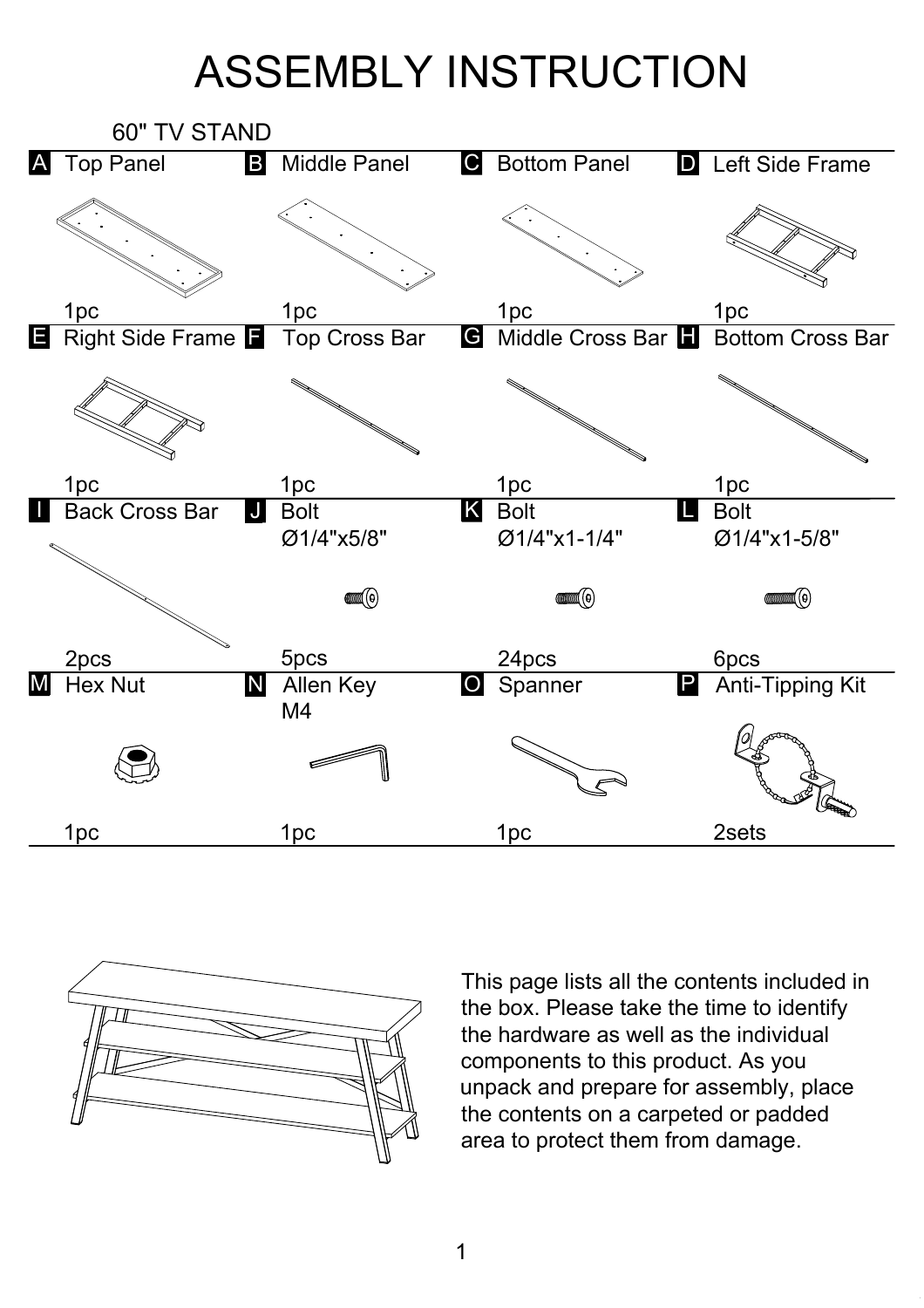1 Secure both Back Cross Bar (I) together using Bolt (J) and Hex Nut (M) as shown. While holding Hex Nut (M) with Spanner (O), tighten Bolt (J) by Allen Key (N) as below shown.



2 Attach Left Side Frame (D) and Right Side Frame (E) to Top Cross Bar (F), Middle Cross Bar (G) and Bottom Cross Bar (H) using Bolt (L) by Allen Key (N) as below shown.

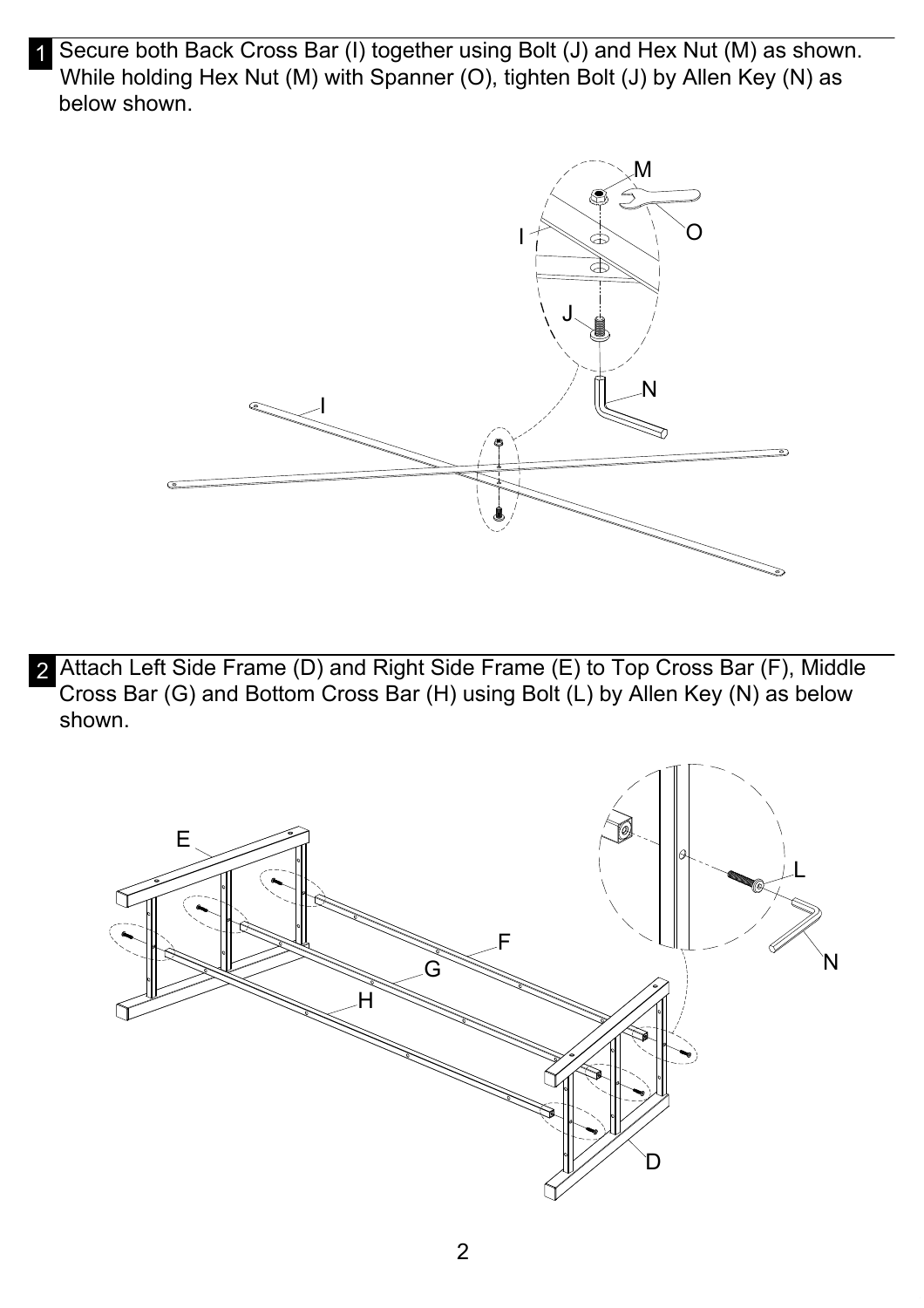3 Attach Top Panel (A) to Left Side Frame (D), Right Side Frame (E) and Top Cross Bar (F) using Bolt (K) by Allen Key (N) as below shown.



4 Attach Middle Panel (B) to Left Side Frame (D), Right Side Frame (E) and Middle Cross Bar (G) using Bolt (K) by Allen Key (N) as below shown.

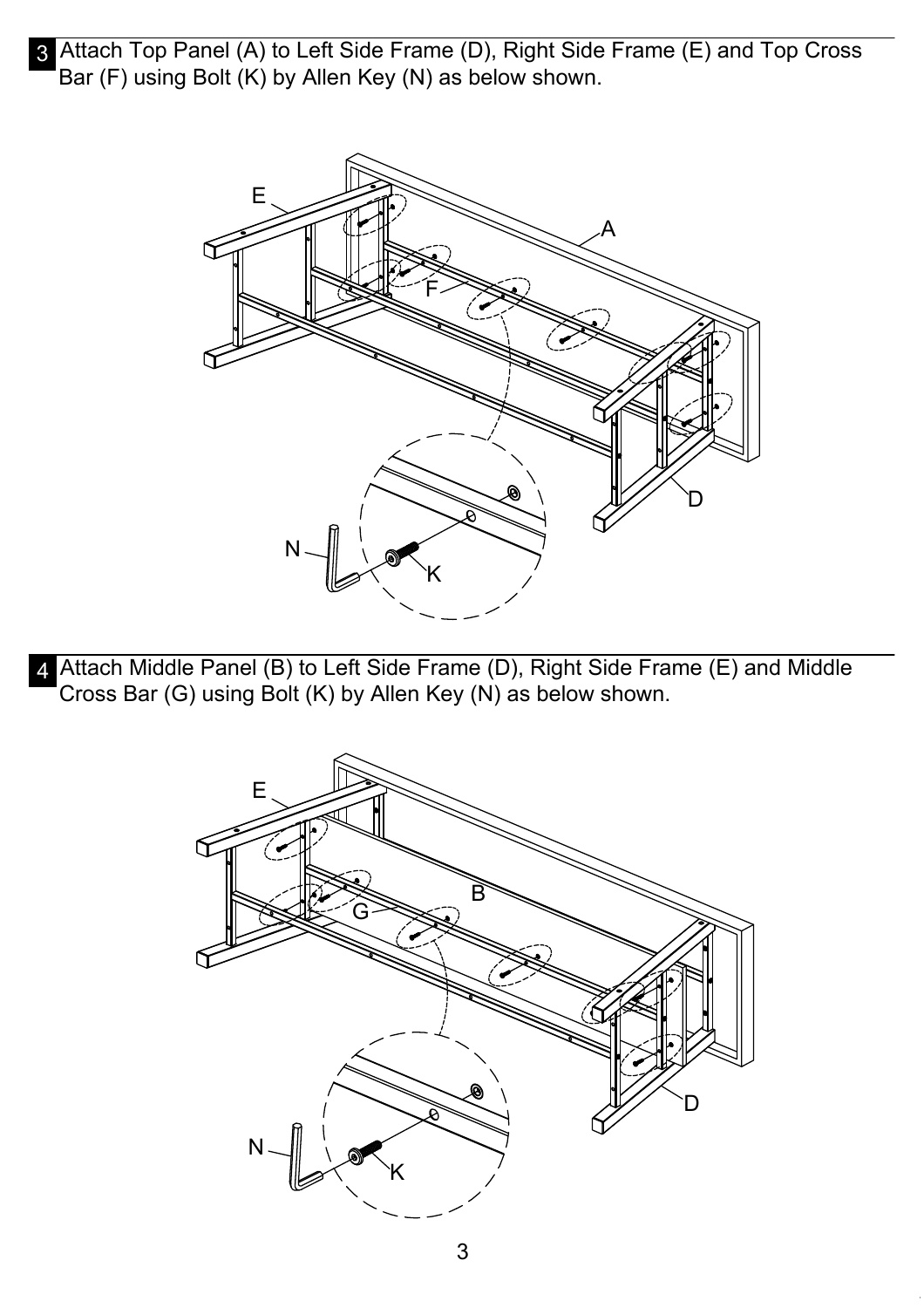5 Attach Bottom Panel (C) to Left Side Frame (D), Right Side Frame (E) and Bottom Cross Bar (H) using Bolt (K) by Allen Key (N) as below shown.



6 Attach Back Cross Bar (I) to the back of Left Side Frame (D) and Right Side Frame  $\overline{B}$  (E) using Bolt (J) by Allen Key (N) to lock the bottom holes of Cross Bar (I) first only as below shown.